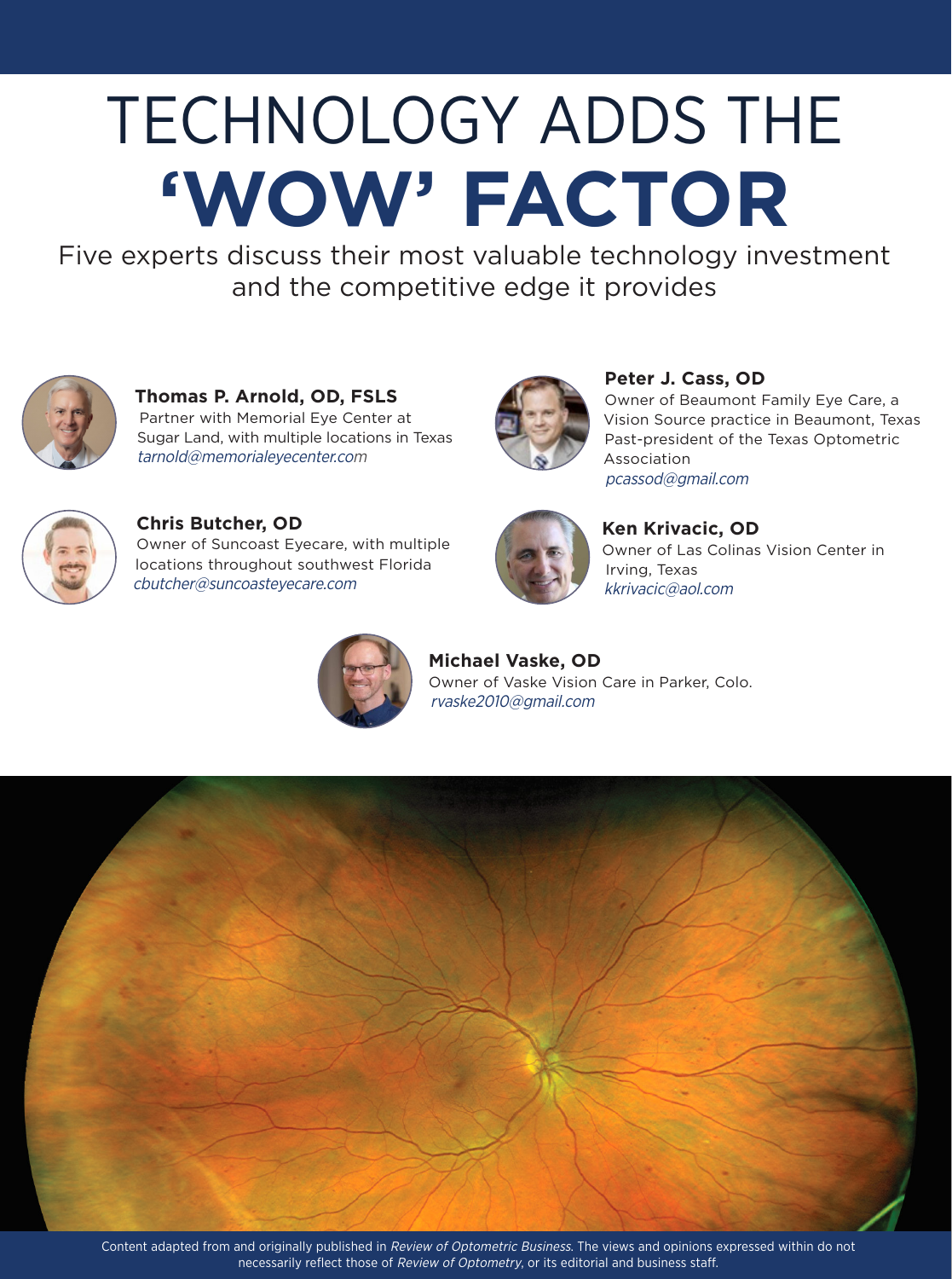## **One Instrument Generating \$180,000 Annually in My Practice**

By Thomas P. Arnold, OD, FSLS



Your practice is built by providing high-quality care to patients. That care can be greatly enhanced by the right technologies. One instrument I added to my practice that has propelled our care to greater heights, while differentiating us from competitors, is a fundus camera.

A good quality fundus camera is a must-have for a progressive optometric practice. In addition to creating documentation of retinal findings over many years, it is a notable patient-pleaser. They are sure to be impressed by a technology that peers into that black hole within the iris to reveal the retina. Optic nerve, macula, choroidal nevi, toxoplasmosis scars, histoplasmosis spots, asteroid hyalosis, as well as early, pre-proliferative diabetic retinopathy, are all easily documented and reviewed.

**Retinal image captured with Dr. Arnold's fundus camera.**

Patients appreciate being able to see what the doctor is describing instead of trying to assimilate complicated medical terminol-

ogy. Fundus photography brings the exam to life and sets one's practice apart from the competition.

We were an early adopter of the Optos **opto**map Ultra-Wide Field imaging system in 2001. In fact, we were just the 19th practice in the world to implement it, according to Optos founder Douglas Anderson. About five years ago we upgraded to the **Optos Daytona.**

Adding this technology to our practice helped to streamline our examination protocol, as images were captured during the preliminary evaluation and were ready for review during the examination with the doctor. In 2001, this created a "wow" factor that most patients had never experienced.

## **Patient care has been greatly improved because we have detailed photo images for up to 19 years for some patients**.

When patients move away and request their records, these images are a welcome part of the patient record. Pathology like cup-disc ratios, benign choroidal nevi, mild drusen, and even background diabetic retinopathy, can be seen over time, with any progression noted.

**ROI:** The full purchase price of the Optos Daytona is \$85,000. Initially, we paid per image saved with a monthly minimum. When the opportunity to purchase the equipment came, we obtained a 36-month loan through a finance company that specializes in medical practices. ROI is great as we charge for the photos. The utilization rate is 60-70 percent. That means



**1. Evaluation of a new model of care for people with complications of diabetic retinopathy: The EMERALD Study; Ophthalmology, 2020. 2. Comparison of ETDRS Standard 7-field Imaging versus Ultrawide Field Imaging for Determining Diabetic Retinopathy Severity; JAMA**

an average of 65 percent of our patient select for Optos at an average of \$44 (\$49 for cash pay; \$39 for VSP patients). The instrument yields around \$15,000 in revenues per month. As we are a busy practice with two doctors 5.5 days/week, we calculate a revenue of approximately \$180,000 per year. More than enough to pay for the camera. We've had our Daytona Optos for 4-5 years now.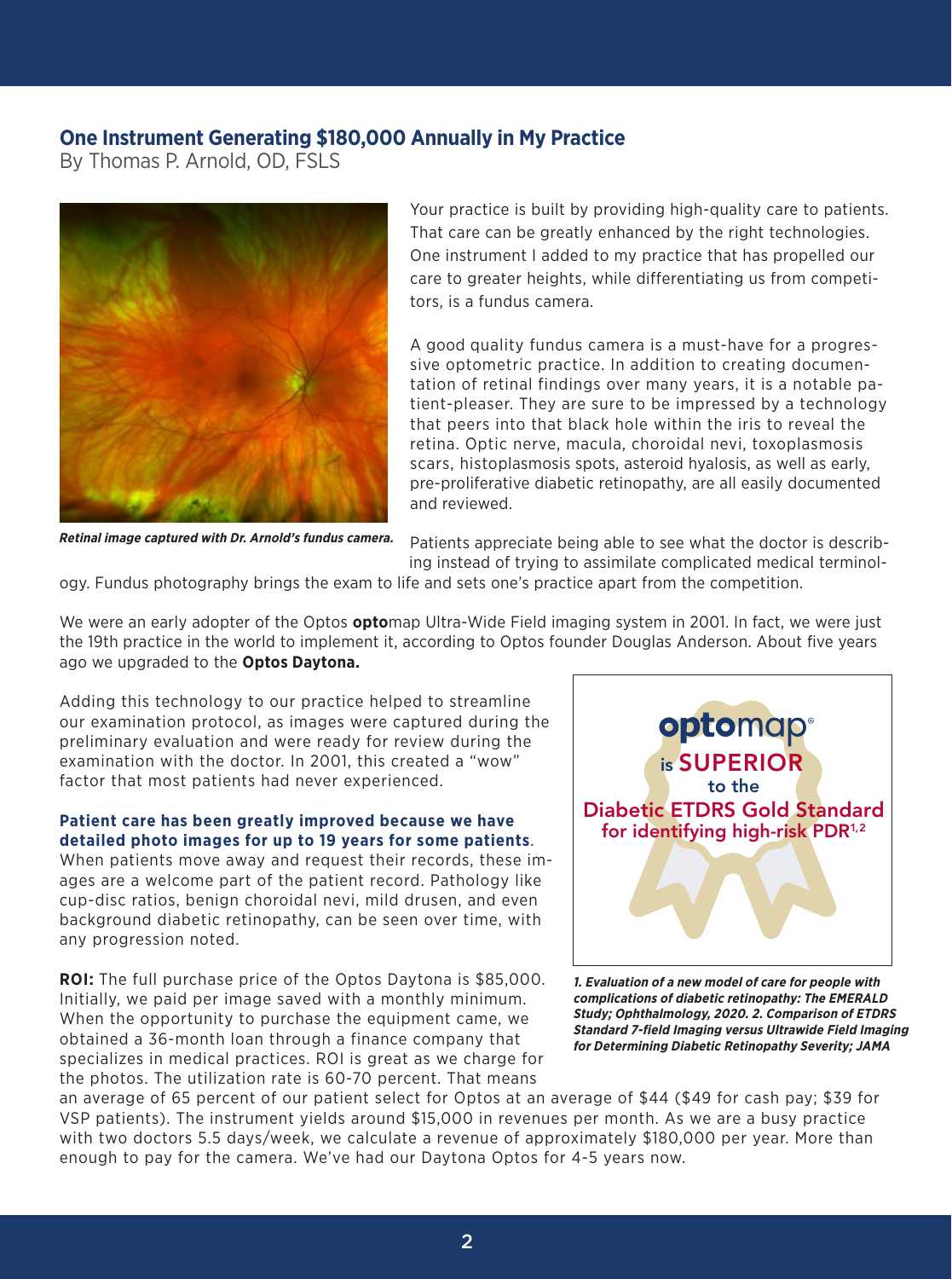# **How My opto**map **Benefits Patients & Provided Immediate ROI**

By Chris Butcher, OD



Patients can get eyewear and contact lenses from many sources now, which leaves medical eyecare as a key place where your practice can differentiate itself. The addition of advanced technology can be that differentiator.

Here is how the **opto**map instrumentation we added to our 15-location practice in 2005 and 2011, respectively, has improved our patient care and profitability.

## **Create a Premium Exam Experience**

We added the Optos **opto**map to create a premium exam experience for patients. It allows us to get a good view of the retina, educate patients on what we do and generate additional exam revenue.

**Patients are absolutely wowed by seeing images of their retina, and the education they get on what I'm looking for during the exam.** We also get auto-fluorescent images, which give us another tool for finding disease such as ARMD.

## **Fast Break-Even, Immediate Profitability**

One of our **opto**map machines was acquired via loan and the other is leased. Monthly payments for loans and leases of optomap technology are typically \$1,600-\$1,800.

We charge \$39 for the **opto**map image, and by default, include it as part of every exam. Our cash-pay price includes the **opt**omap, and we add \$39 to every vision plan co-pay when we quote prices to patients.

Editor's Note: If you are a provider for the third party that covers the patient, you must have an Advance Beneficiary Notice of Noncoverage (ABN) signed before the patient leaves the office.

Some 90-95 percent of our patients accept the price we quote them, including the built-in **opto**map fee. That means, even at the \$1,800 per-month cost, we breakeven in about one week or less (46 patients). The rest is profit per month.

The key to profitability with **opto**map technology is not to oversell it—just assume everyone wants to have a premium exam experience and deliver it. An

**opto**map will yield capture rates of 80 percent or higher, and at \$39 per patient, most practices should be able to become profitable from the investment after the first two weeks of every month.

An **opto**map also speeds exam times even if the dilation rate doesn't change because the doctor has an excellent roadmap for dilation. This should allow offices to see more patients per day, as well.

We use the **opto**map at all of our offices, and it really just comes down to patient volume as to how high the revenue can be. We have a couple busy offices that we generate over \$200,000 per year in each office from use of **opto**map. These offices are in average middle-income communities, and not just a result of being in the high-end area. The average practice, based on typical patient volume, should be able to generate about \$100,000 per year from adding **opto**map technology. The math here is simply: patient volume per year x 95% x price (\$39).

**The Optos opto**map **machine in one of Dr. Butcher's offices. The technology allows for better patient care while producing** 

**significant revenues for the practice.**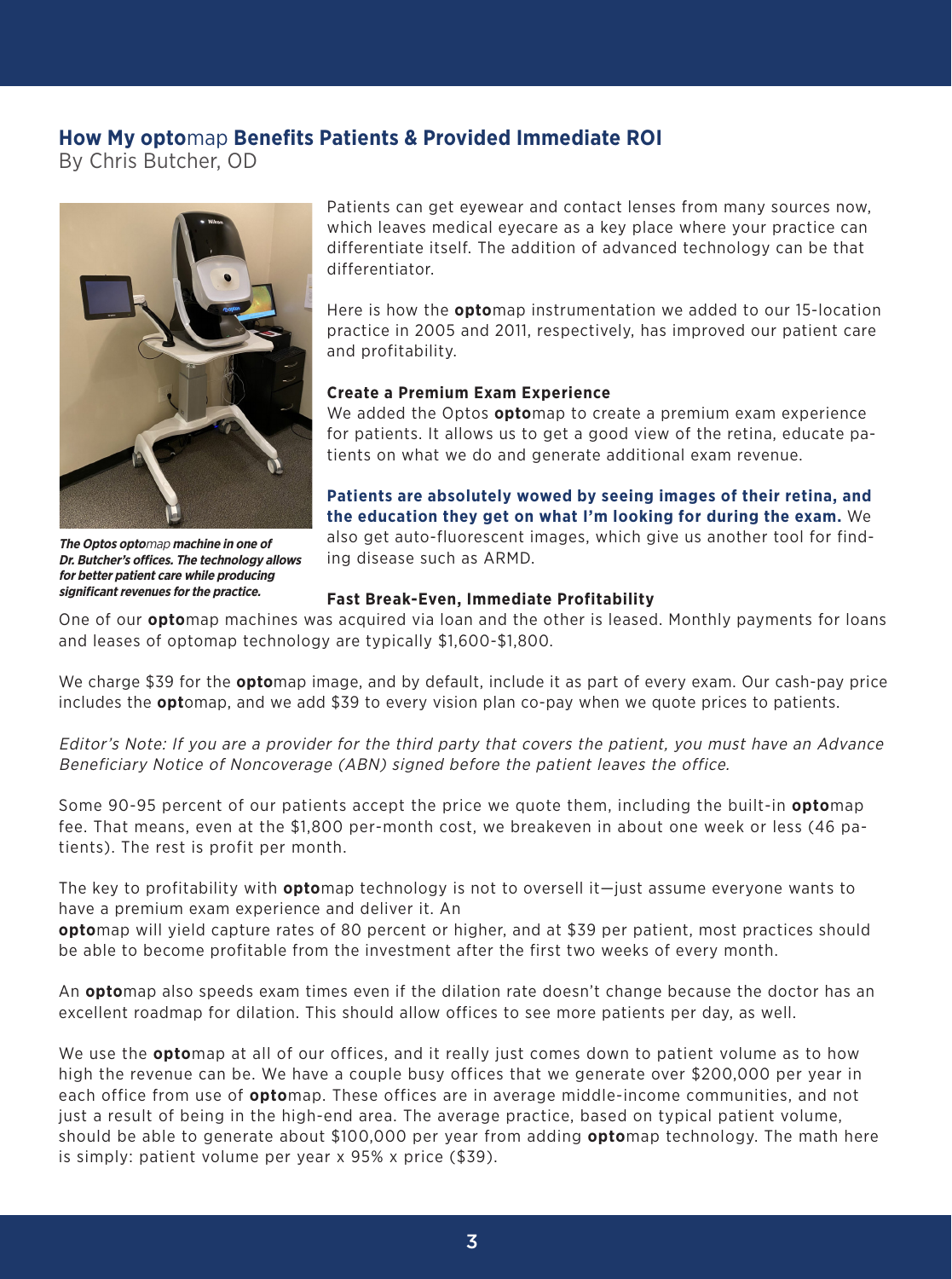

**Successful interventions to improve efficiency and reduce patient visit duration in a retina practice; Retina, 2021.** 

## **Building opto**map **Fee Into Overall Exam Fee**

Everyone needs to believe in giving the best possible exams for patients, and I believe this tool is critical in delivering on the promise. We have found that the more we explain upfront, the more resistance we get from patients.

We just assume everyone wants a great eye exam and quote them an overall price that includ es **opto**map imaging. If patients question the pricing for the **opto**map testing, we explain more about why we do it and why the doctor wants it done. We use a kiosk that has HIPPA and ABN with an up-to amount for retinal images that the patient signs after we have quoted out the fees.

We do most of our education after we image the patient in the exam room. There are simple instructions given by our technicians for taking the image. We tell patients who want to know more that we take digital images of the inside of their eye to assist the doctor in his examination of their ocular health and that this is something we do on all of our patients because it is important in evaluating eye health.

## **Small Office Footprint**

Our **opto**map machine takes up about a 4 ft. x 3 ft. area, including the area for the patient to stand. We keep it in the pre-testing room because we use it as a routine part of our pre-testing for every patient. Use of the **opto**map takes us 3-4 minutes from data entry to completion.

#### **Part of Ongoing Advancements in Care**

In the next couple of years we plan to implement a newer version of the **opto**map and would like to add OCT/optomap imaging as the technology refines.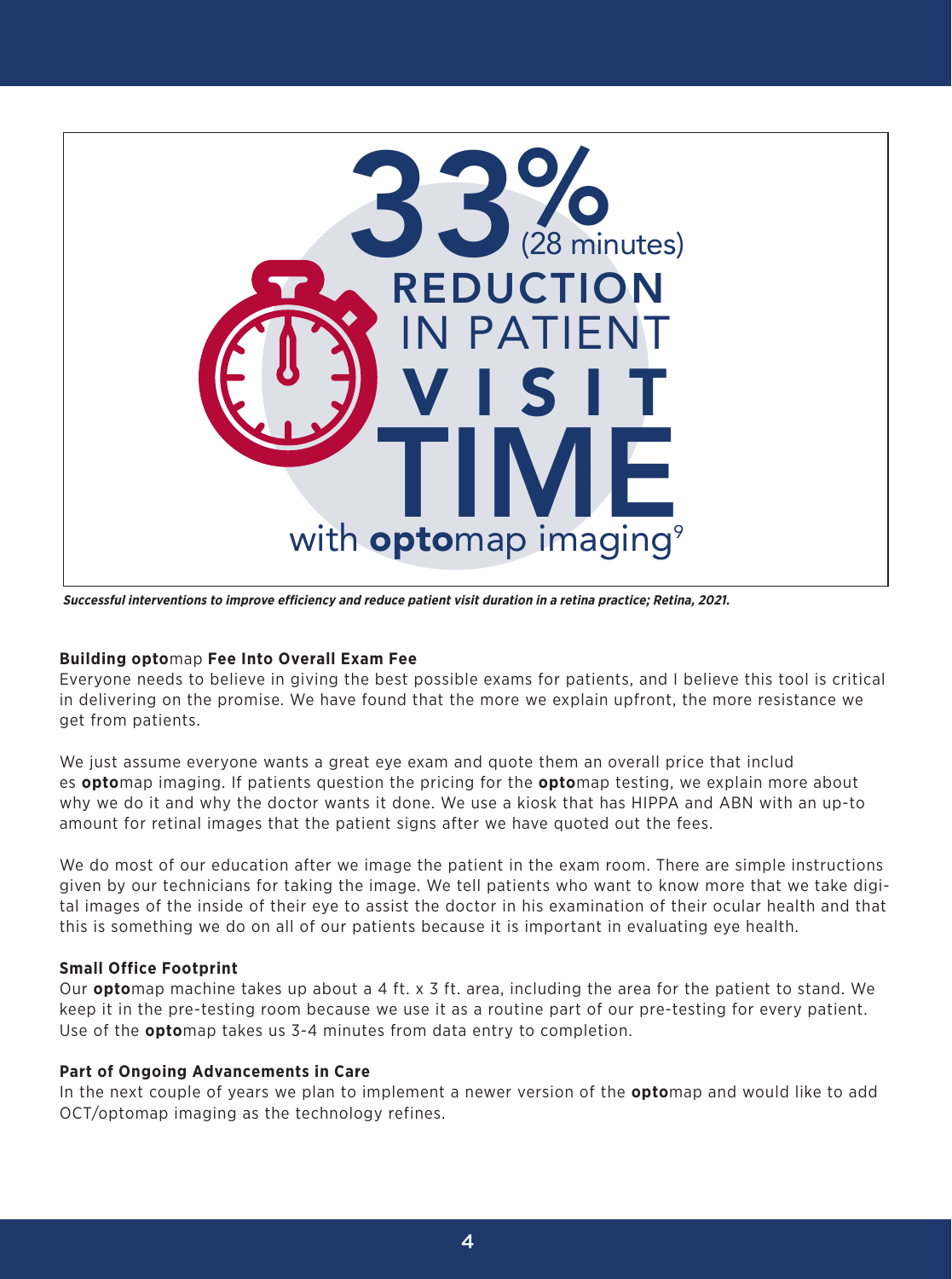## **One Instrument in My Practice Delivering Impressive ROI**

By Peter J. Cass, OD



**Peripheral Lesions Identified on Ultrawide Field Imaging Predict Increased Risk of Diabetic Retinopathy Progression over 4 Years; Ophthalmology, 2015.** 

Advanced instrumentation can improve patient care while generating impressive revenues for the practice. Over the years, my practice has had great success investing in new technology to better serve our patients and spur practice growth.

When considering adding equipment, I always ask myself three sequential questions:

1. Will it improve patient care? If the answer is no, nothing else matters.

2. Do I have the patient demographics to support it? If the answer is no, I probably won't buy it unless I think I can grow that demographic.

3. What will be my likely return on investment(ROI)? I look for a 2x ROI to break even, and anything above that is even better.

I always try to finance equipment, even if I have cash on hand. Equipment loans are usually at such low rates that it is better to have the cash on hand. I usually look to see which rates and tax implications are better for equipment.

One instrumentation investment that has provided benefits for our patients and brought us a desirable ROI is:

#### **Optos California**



**Optos technology was a good fit for my practice because of its potential to aid early diagnosis and monitor serious eye disease.** I knew we also stood a great chance of breaking even and profiting fast from our investment. The Optos California was the second Optos added to our practice, a newer version of an older model we wanted to replace.

**Cost:** \$80,000 loan on a \$1,800 per month note

**Breakeven/profit:** I made a profit on it in the first month. When I bought my first one, it probably took us about three months to become profitable.

**The Optos California in Dr. Cass's office. The technology enhances medical eyecare while growing revenues.**

Most of the profit comes from screenings, although we could pay the note on billing for medically necessary photos

alone. For photos we use code: 92250 Fundus photography with interpretation and report.

| <b>Optos</b> |     | # Procedures Reimbursement |             | <b>ROI</b>                   | <b>Breakeven</b> |
|--------------|-----|----------------------------|-------------|------------------------------|------------------|
| Screenings   | 268 | \$29.00                    | \$7,772.00  |                              | 62.1             |
| Photos       | 56  | \$69.00                    | \$3,864.00  |                              | 26.1             |
|              |     | Income                     | \$11,636.00 |                              |                  |
|              |     | <b>Note</b>                | \$1,800.00  |                              |                  |
|              |     | <b>Profit</b>              |             | \$9,836.00 <-- Fantastic ROI |                  |
|              |     |                            |             | 5.46                         |                  |

The screening photos help to increase our efficiency, which affects the profitability of my practice and adds to the net.

**Cost:** \$60,000 loan (for both instruments), with \$1,200 per month payments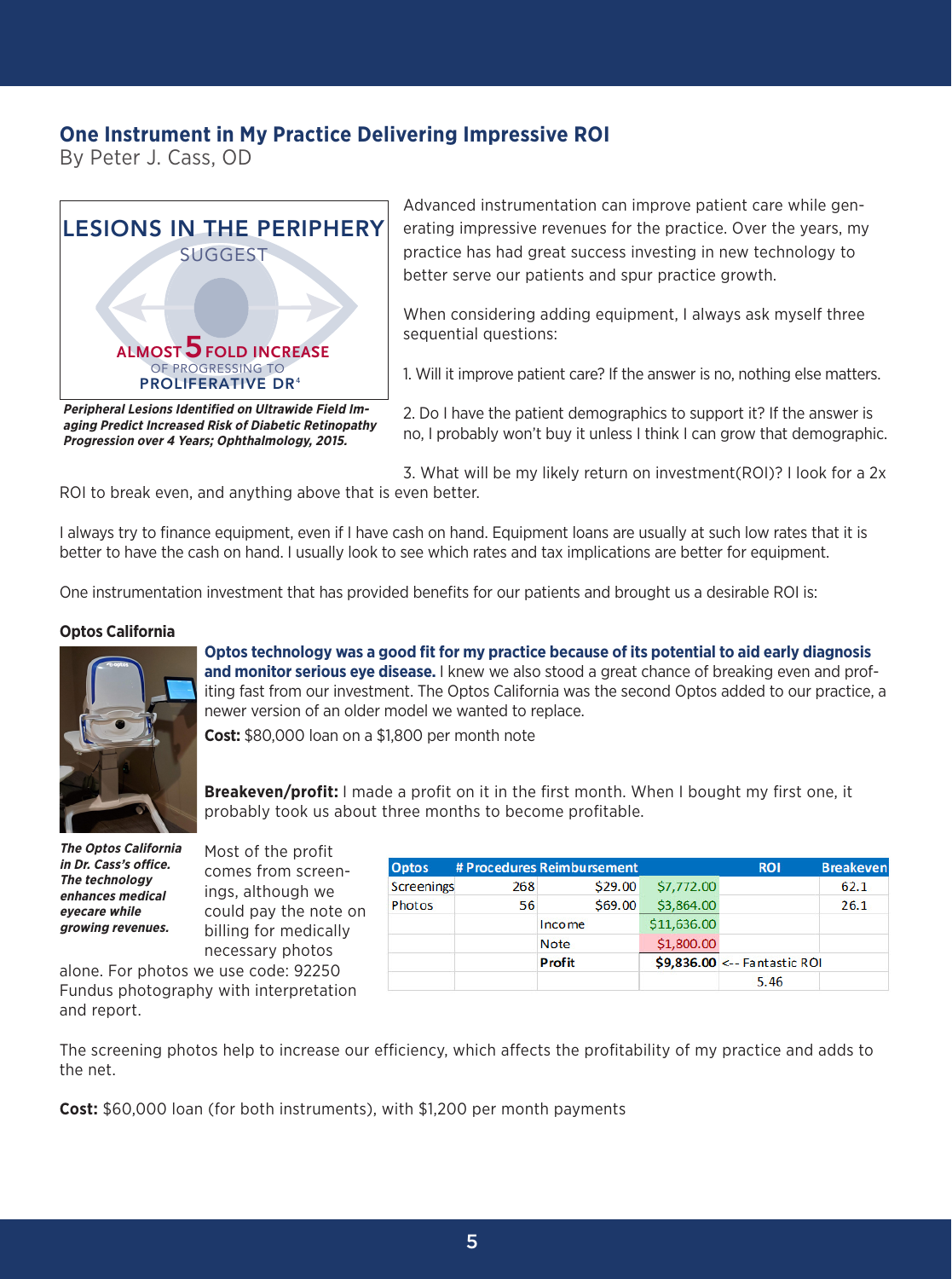# **The Practice Investment Generating About \$10,000 Monthly**

By Ken Krivacic, OD



**Dr. Krivacic's office. Dr. Krivacic says the technology both elevates patient care and builds revenues.**

Your patients benefit from advanced diagnostic technology, and so can your practice.

Here is the technology investment that is enhancing patient care and generating many times the amount of money we invested to acquire it.

## **What Is It?**

The **Optos Daytona** is the best instrumentation investment we have made in our practice, which has 2.5 full-time ODs working in a single location. We invested in it because we thought it would be a great way to photo-document the retinas of our patients, and that it would be a great practice The Optos retinal camera in builder if presented properly.

> **Along with being a practice builder, this instrument improves the standard of care a patient receives from your office versus an office that does not photo-document.** It shows that you value the health of the patient's eyes and have made that a part of your routine.

## **How Much Did It Cost?**

We purchased our camera. The cost at the time was just under \$84,000 and we financed it over five years. The monthly payments were around \$1,531 per month.

That sounds daunting, but if you can promote the scans and do enough volume, the return on investment is impressive.

The instrument takes up about a 4 sq. ft. of space and can be pushed up against a wall. We have our instrument in one of our pre-testing rooms.

## **What Has the ROI Been Like?**

The instrument paid for itself almost immediately. With our volume of patients, we perform an average of 325 retinal images per month.

Breakeven scenarios in Dr. Krivacic's 2.5 full-time OD practice and extrapolated for a practice with 1 OD

|        | Dr. K         |           | Single Doctor |          |
|--------|---------------|-----------|---------------|----------|
|        | <i>Images</i> | Revenue   | Images        | Revenue  |
| Year 1 | 1534          | \$44,486  | 613           | \$17,777 |
| Year 2 | 2116          | \$61,364  | 846           | \$24,546 |
| Year 3 | 2919          | \$84,651  | 1168          | \$33,860 |
| Year 4 | 4025          | \$116,725 | 1610          | \$46,690 |

## \*underline above represents breakeven point where instrument is paid off

The majority of those are screening images for which the patient pays an out-of-pocket fee of \$29. This results in monthly revenue of just short of \$10,000 per month. We broke even with the instrument in 20 months. Of course, a key advantage in our practice is we have three doctors who can generate photos.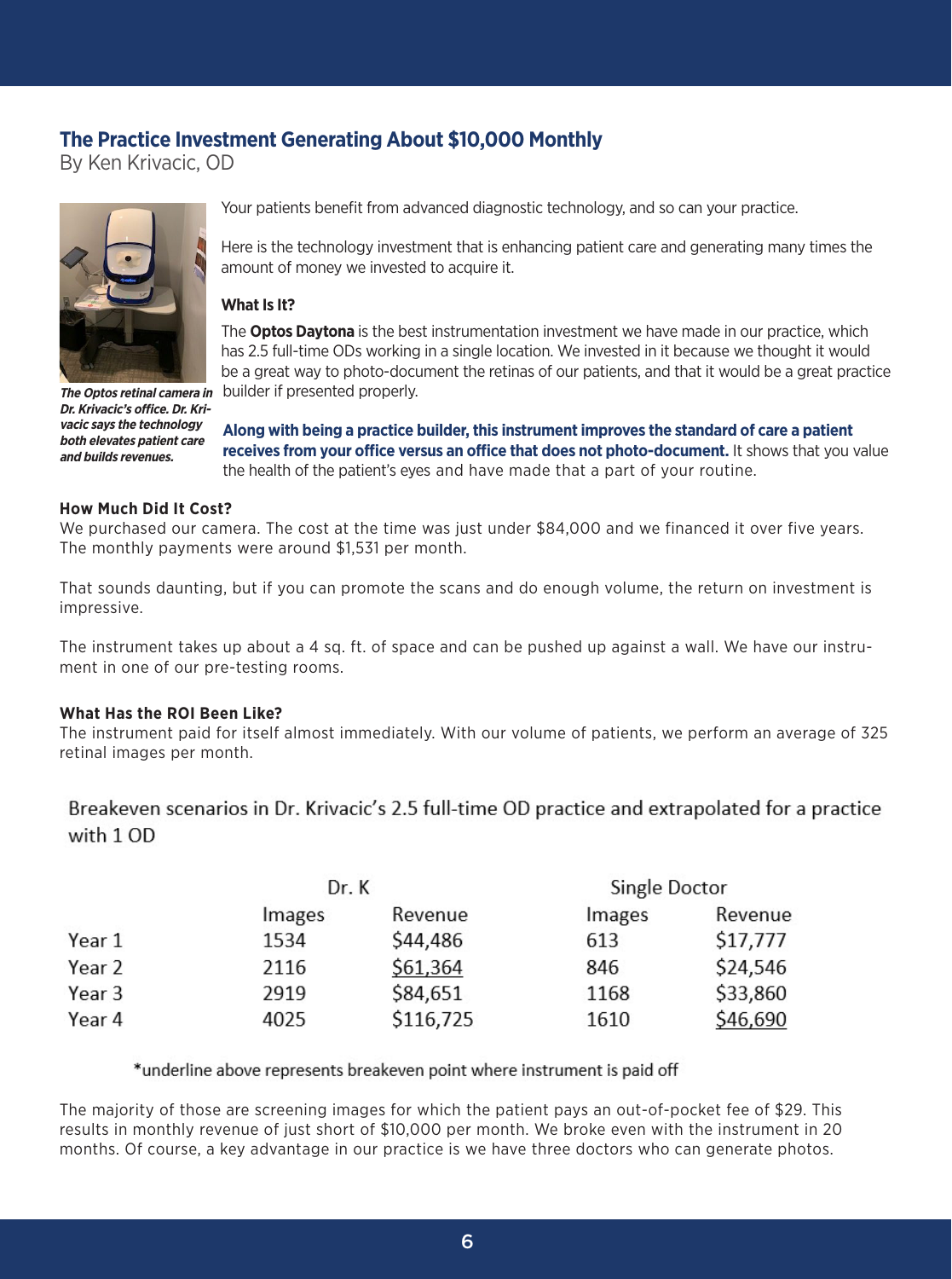

How would this equate to a single doctor in a single location? If we extrapolate the numbers, the breakeven for a single doctor is around 42 months. This is still a good investment as the instrument will probably have a lifespan of at least seven years and anything after the breakeven point is pure profit.

#### **How Do You Get Reimbursed?**

About 90 percent of our retinal photos are screenings, so there is no third-party billing. The other 10 percent are considered medical photos, which require an accompanying report and are billed medical. We use procedure code 92250.

**Comparison of image-assisted versus traditional fundus examination; Eye and Brain, 2013;5:1-8.**

## **Present the Retinal Photo Option to All Patients**

Our tech staff presents the photo option to all patients, and they take the photo. The photo is then linked to our exam rooms where the doctors review the photos with patients and explain the advantage of having a photo to document the internal history of the patient's retina.

We came up with our own script on how we would like it presented to our patients, personalized to our practice. This is important and can be the difference in how well you utilize the instrument. The doctors and staff need to be on board as to why the instrument is beneficial to patient care. If it is only there to generate income, it will be a much harder sell to doctors, staff and patients. All three groups need to know there is a good reason to have a photograph in the patient's chart.

Since most of our images are screenings, we promote it as a great way to document what we see in the patient's eye. The patient is told the image will be saved and then when they return next year, we will be able to do a year-to-year comparison.

As a doctor, I tell the patient it helps me because I can look inside the eye and write down what I see, but if I have a photo it is much easier for me to compare what the eye looks like from year to year. This helps me detect any early changes that may occur.

## **Doctor Needs to Be a Patient Educator**

Patients also need to be shown the images and have them explained. Here the doctor needs to behave like an educator. In most standard optometric practices we are working with healthy patients. In this scenario, the doctor needs to become a teacher to show the benefits of the photos.

In our practice, we do this by bringing up the images on our computer screen in the exam room and having the doctor review basic ocular anatomy. We have an eye model on our exam room desks to help explain how the image is obtained and to give the patients a 3-D model of what they are viewing on a flat screen. Some patients can be confused as to what you are showing them, so again, make sure you teach.

We review basic structures like the optic nerve, macula and blood vessels. This is important because, with technology advancing, it is not unreasonable in the not-too-distant future that patients will obtain an online image of their retina. For us as clinicians to remain viable we need to explain those images to the patient. I also believe that moving forward most patients will still prefer the personal touch and a doctor who will explain to them what makes their eyes unique.